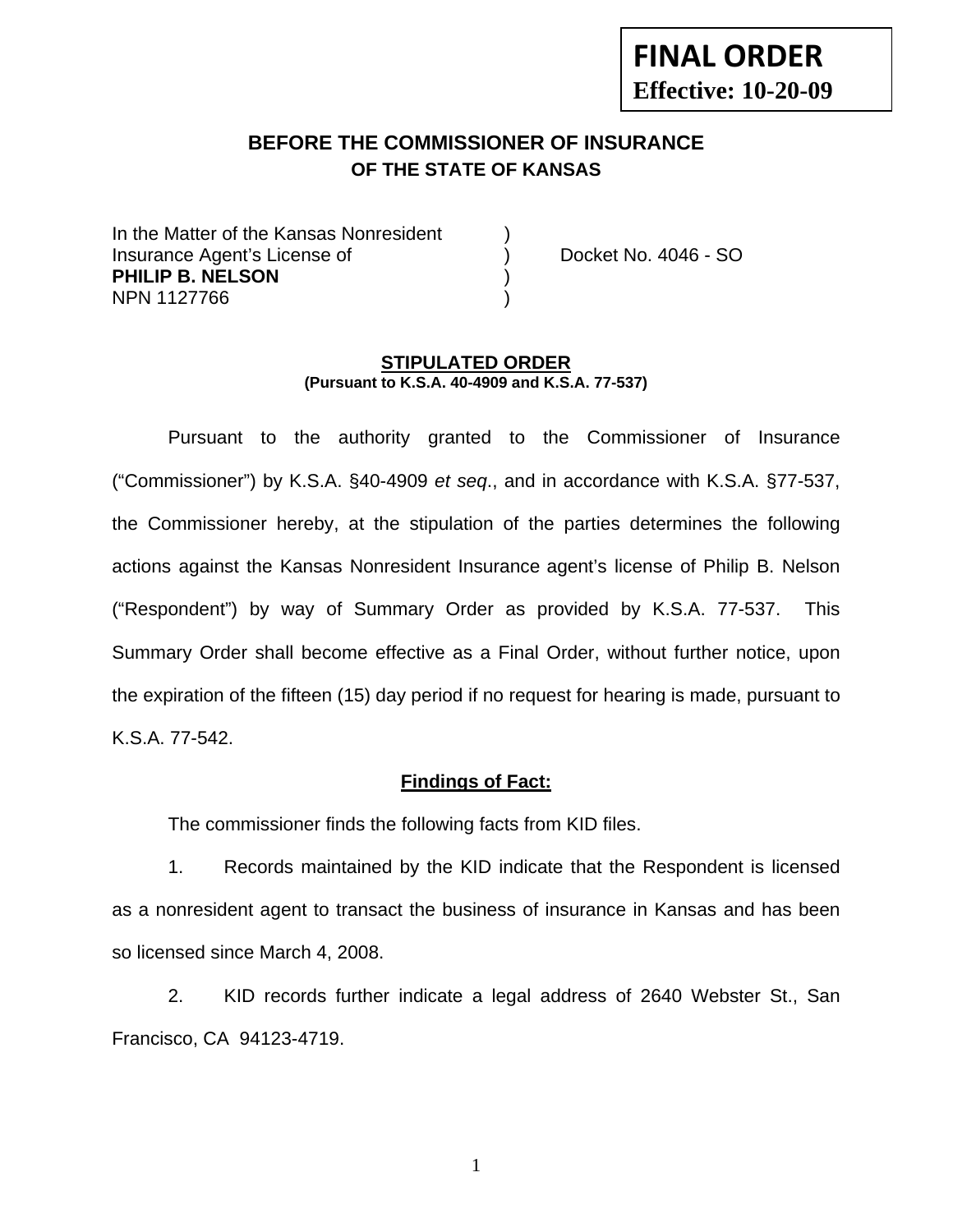3. On or about May 27, 2009 a review of the NAIC State Producer Licensing Report revealed that Respondent's New York nonresident producer's license was disciplined because of "Failure to Make Required Disclosure on License App." The discipline was effective February 9, 2009.

4. Respondent failed to report the discipline on his license to KID.

## **Applicable Law**

5. K.S.A. 40-4909(a) provides, in relevant part:

"The commissioner may deny, suspend, revoke or refuse renewal of any license issued under this act if the commissioner finds that the applicant or license holder has:

(2) Violated:

- (A) Any provision of chapter 40 of the Kansas Statutes Annotated, and amendments thereto, or any rule and regulation promulgated hereunder
- 6. The Commissioner may revoke any license issued under the Insurance

Agents Licensing Act if the Commissioner finds that the interests of the insurer or the

insurable interests of the public are not properly served under such license. K.S.A. 40-

4909(b).

7. A producer must inform the Commissioner of Insurance within 30 days of

any discipline against a producer's license. K.A.R. 40-7-9(a).

#### **Conclusions of Law**

Based on the Findings of Fact enumerated above in Paragraphs #1 through #4

and the Applicable Law above:

## **IT IS THEREFORE ORDERED BY THE COMMISSIONER OF INSURANCE:**

 Philip B. Nelson shall pay a penalty of Two Hundred Fifty Dollars (\$ 250.00) for his violation of the statutes and regulations of KID.

2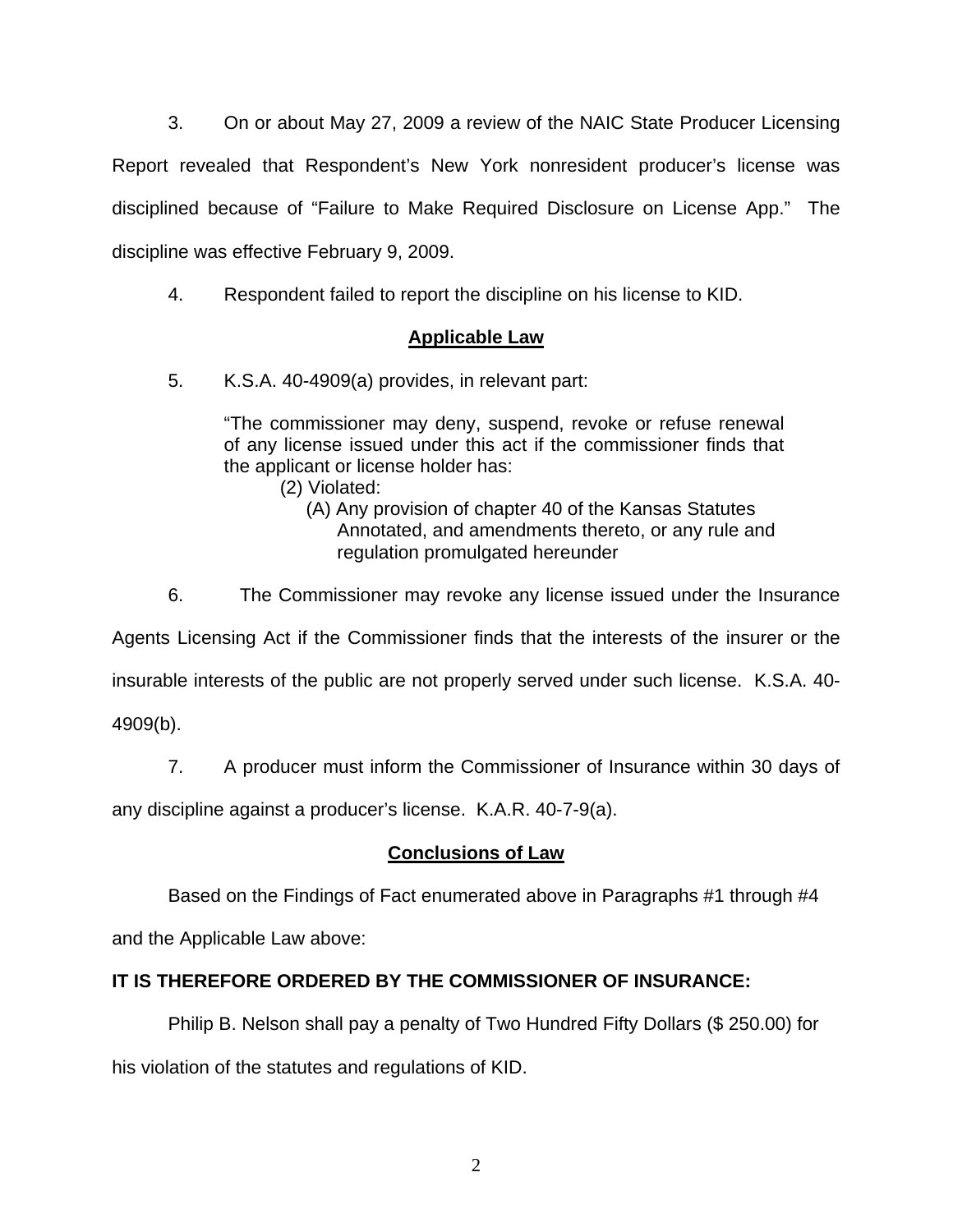## **NOTICE OF RIGHTS**

 Respondent is entitled to a hearing pursuant to K.S.A. 77-537, the Kansas Administrative Procedure Act. If Respondent desires a hearing, the company must file a written request for a hearing with:

> John W. Campbell, General Counsel Kansas Insurance Department 420 S.W. 9th Street Topeka, Kansas 66612

This request must be filed within fifteen (15) days from the date of service of this Order. If Respondent requests a hearing, the Kansas Insurance Department will notify the Respondent of the time and place of the hearing and information on the procedures, right of representation, and other rights of parties relating to the conduct of the hearing, before commencement of the same. If a hearing is not requested in the time and manner stated above, this Order shall become effective as a Final Order upon the expiration of time for requesting a hearing, pursuant to K.S.A. 77-613. In the event Respondent files a petition for judicial review, pursuant to K.S.A. 77-613(e), the agency officer to be served on behalf of the Kansas Insurance Department is:

John W. Campbell, General Counsel Kansas Insurance Department 420 S.W. 9th Street Topeka, Kansas 66612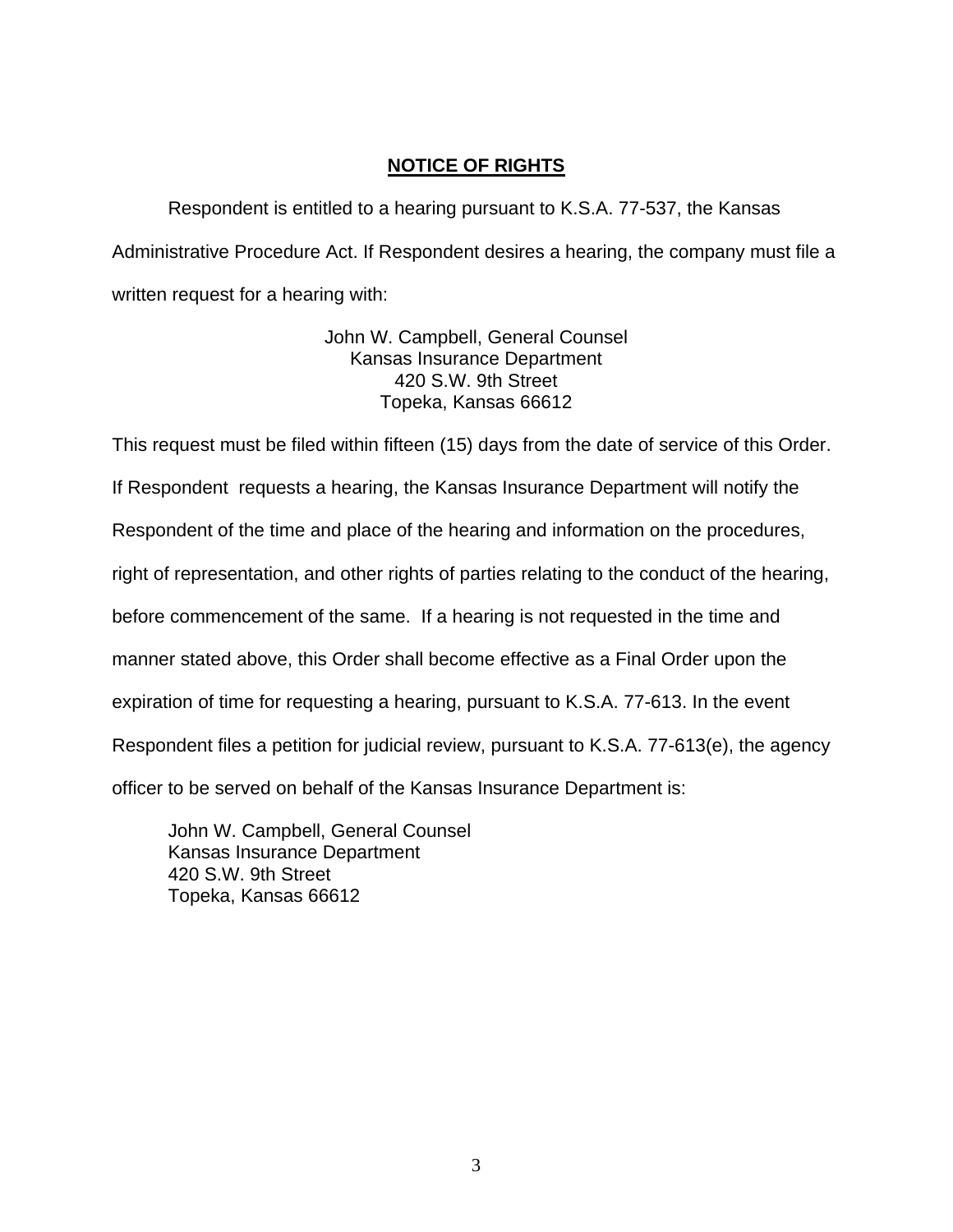# **IT IS SO ORDERED THIS \_\_2nd\_\_\_ DAY OF OCTOBER, 2009, IN THE CITY OF**

# **TOPEKA, COUNTY OF SHAWNEE, STATE OF KANSAS.**



\_/s/ Sandy Praeger\_\_\_\_\_\_\_\_\_\_\_\_\_\_\_\_ Sandy Praeger Commissioner of Insurance BY:

\_/s/ John W. Campbell\_\_\_\_\_\_\_\_\_\_\_\_ John W. Campbell General Counsel